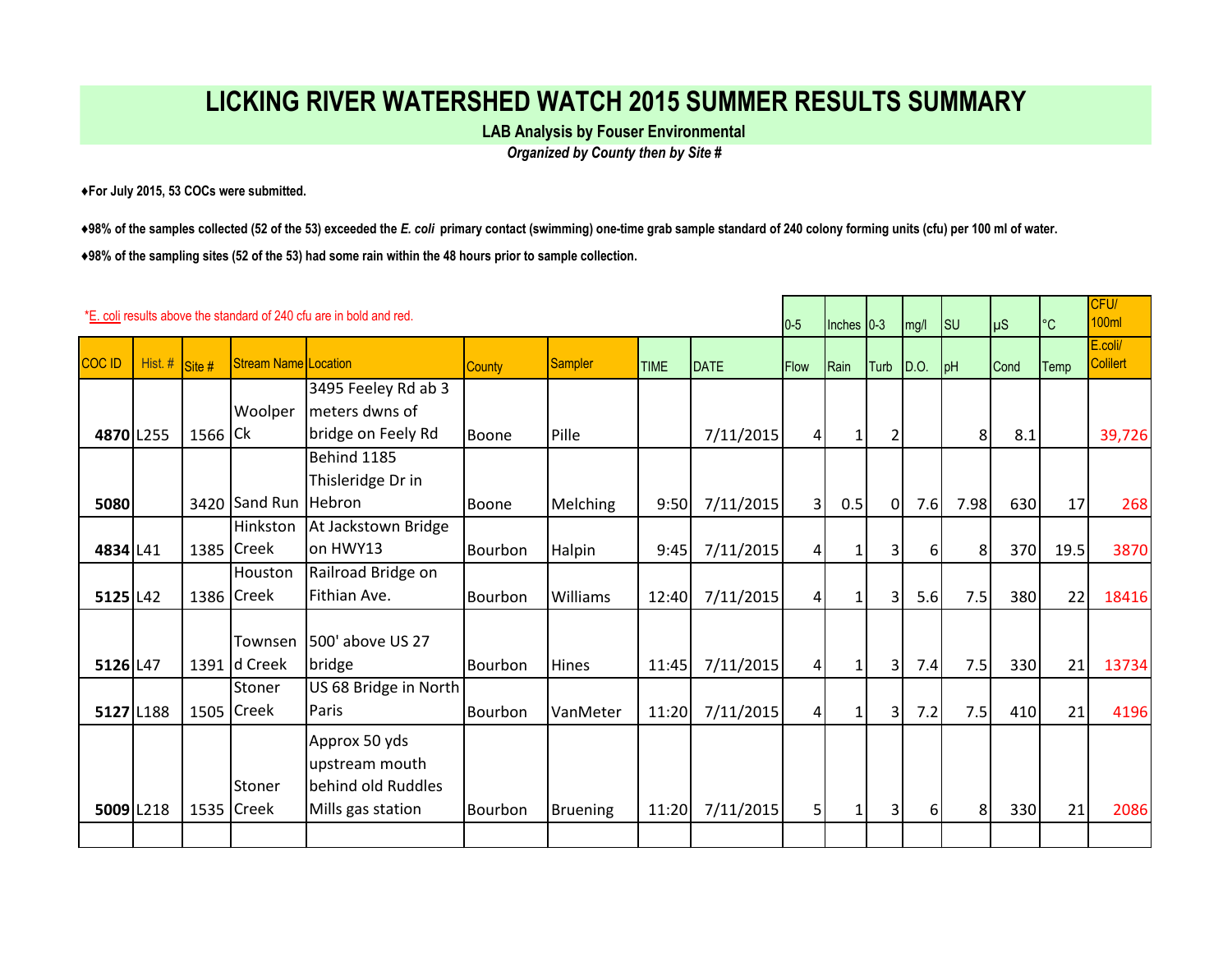| COC ID    | Hist. # | Site #     | <b>Stream Name Location</b> |                      | <b>County</b>  | Sampler         | <b>TIME</b> | <b>DATE</b> | Flow           | Rain         | Turb           | D.O. | pH  | Cond | Temp | E.coli/<br><b>Colilert</b> |
|-----------|---------|------------|-----------------------------|----------------------|----------------|-----------------|-------------|-------------|----------------|--------------|----------------|------|-----|------|------|----------------------------|
|           |         |            |                             | Ruddles Mills behind |                |                 |             |             |                |              |                |      |     |      |      |                            |
|           |         |            |                             | old service station, |                |                 |             |             |                |              |                |      |     |      |      |                            |
|           |         |            | Hinkston                    | 50 yds upst from     |                |                 |             |             |                |              |                |      |     |      |      |                            |
| 5010 L225 |         | 1537       | <b>Creek</b>                | mouth                | Bourbon        | <b>Bruening</b> | 11:30       | 7/11/2015   | 5 <sup>1</sup> | $\mathbf{1}$ | 3              | 5.4  | 7.5 | 290  | 20   | 11588                      |
|           |         |            |                             | 100 yds upstream of  |                |                 |             |             |                |              |                |      |     |      |      |                            |
|           |         |            | Cooper                      | moouth into Stoner   |                |                 |             |             |                |              |                |      |     |      |      |                            |
| 5128      |         | 3151 Run   |                             | Creek                | Bourbon        | Simpson         | 10:31       | 7/11/2015   |                | 4 >1.5       | 3              | 6.8  | 7.8 | 450  | 20   | 6152                       |
|           |         |            | North                       |                      |                |                 |             |             |                |              |                |      |     |      |      |                            |
|           |         |            | Fork                        |                      |                |                 |             |             |                |              |                |      |     |      |      |                            |
|           |         |            | Licking                     | Under KY HWY 539     |                |                 |             |             |                |              |                |      |     |      |      |                            |
| 5088 L217 |         | 1534 River |                             | <b>Bridge</b>        | <b>Bracken</b> | Clifford        | 11:11       | 7/11/2015   |                | $4$ > 1.5    | 3              |      |     | 230  | 21   | 16328                      |
|           |         |            |                             | HWY 9 about 10 m     |                |                 |             |             |                |              |                |      |     |      |      |                            |
|           |         |            | Locust                      | dwns of Walcott      |                |                 |             |             |                |              |                |      |     |      |      |                            |
| 5090      |         |            | 3355 Creek                  | covered bridge       | <b>Bracken</b> | Garrison        | 11:10       | 7/11/2015   | $\vert$        | $\mathbf{1}$ | $\overline{2}$ | 6.6  | 8   | 360  | 22   | 3152                       |
|           |         |            |                             | Rowing Club at the   |                |                 |             |             |                |              |                |      |     |      |      |                            |
|           |         |            | Licking                     | mouth of Licking on  |                |                 |             |             |                |              |                |      |     |      |      |                            |
| 5033 L60  |         | 1402       | River                       | east bank            | Campbell       | Hult            | 9:45        | 7/11/2015   | 4 <sup>1</sup> | 0.5          | $\mathbf{1}$   | 8.4  | 7.5 | 270  | 20   | 550                        |
|           |         |            |                             | Near mouth of I-471  |                |                 |             |             |                |              |                |      |     |      |      |                            |
|           |         |            |                             | where 6th Sreet and  |                |                 |             |             |                |              |                |      |     |      |      |                            |
|           |         |            | <b>Taylors</b>              | Donnemeyer Drive     |                |                 |             |             |                |              |                |      |     |      |      |                            |
| 5034 L178 |         |            | 1496 Creek                  | meet                 | Campbell       | Rohling         | 10:29       | 7/11/2015   | $\overline{4}$ | 0.5          | $\overline{2}$ | 10   | 7.5 | 10.5 | 19   | 20224                      |
|           |         |            |                             |                      |                |                 |             |             |                |              |                |      |     |      |      |                            |
|           |         |            |                             | North Branch of      |                |                 |             |             |                |              |                |      |     |      |      |                            |
|           |         |            |                             | creek where Berry    |                |                 |             |             |                |              |                |      |     |      |      |                            |
|           |         |            |                             | Ave, Covert Run Pike |                |                 |             |             |                |              |                |      |     |      |      |                            |
|           |         |            | <b>Taylors</b>              | & Donnemeyer Drive   |                |                 |             |             |                |              |                |      |     |      |      |                            |
| 5035 L179 |         | 1497       | <b>Creek</b>                | meet                 | Campbell       | Rohling         | 9:52        | 7/11/2015   | $\overline{3}$ | 0.5          | $\overline{0}$ | 10   | 8.5 | 810  | 18   | 2224                       |
|           |         |            |                             |                      |                |                 |             |             |                |              |                |      |     |      |      |                            |
|           |         |            |                             | Lykins Park between  |                |                 |             |             |                |              |                |      |     |      |      |                            |
|           |         |            |                             | foot bridge and      |                |                 |             |             |                |              |                |      |     |      |      |                            |
| 5040 L300 |         |            | 1608 Hoods Cr               | parking lot          | <b>Clark</b>   | Cecil           | 7:45        | 7/10/2015   | 3 <sup>1</sup> | 0.1          | $\pmb{0}$      |      |     |      |      | 2180                       |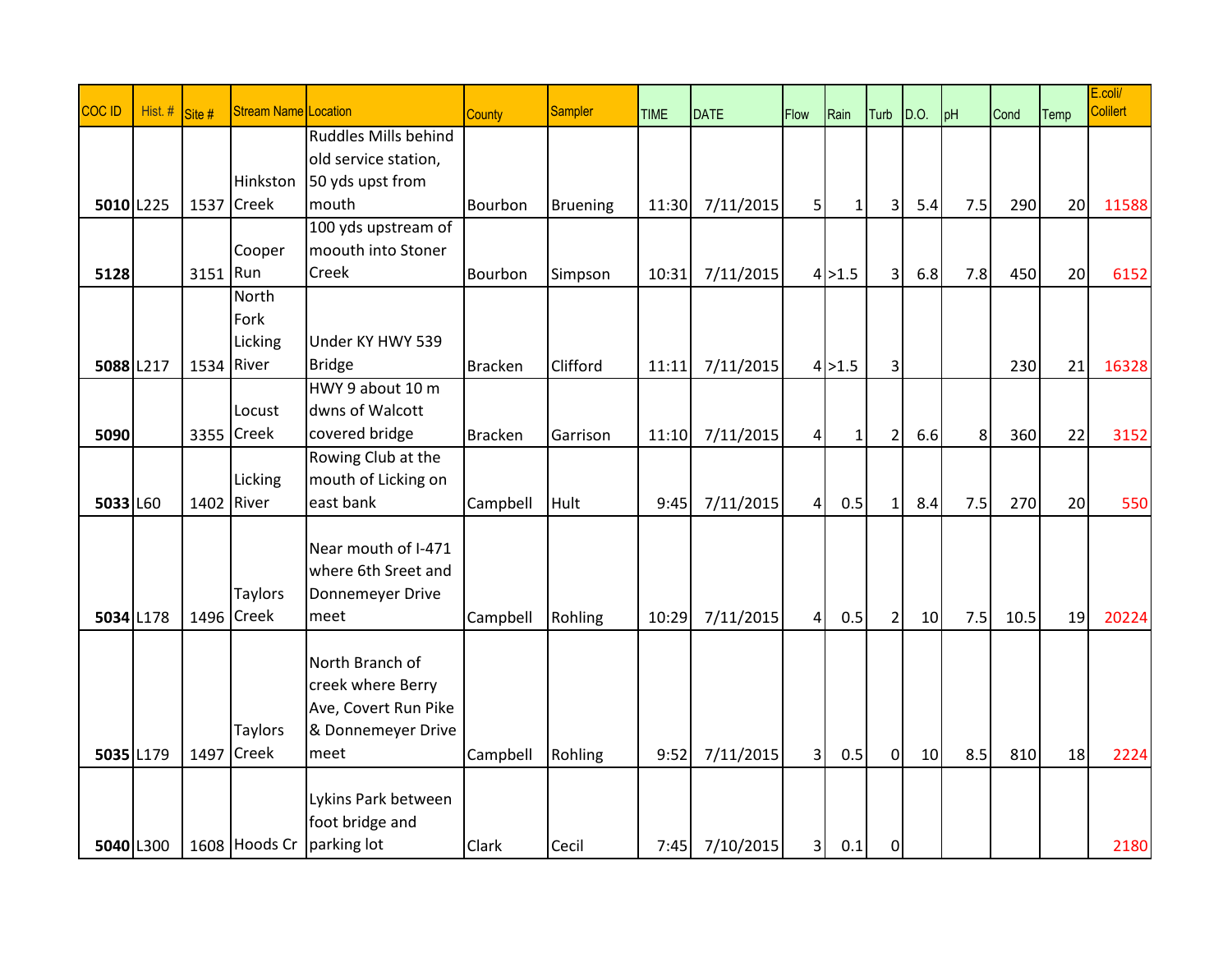|               |         |           |                      | <b>Instersect of Barnes</b>                   |          |                |             |             |                |              |                |                |                |      |      |                            |
|---------------|---------|-----------|----------------------|-----------------------------------------------|----------|----------------|-------------|-------------|----------------|--------------|----------------|----------------|----------------|------|------|----------------------------|
|               |         |           | Unamed               | St and Main St into                           |          |                |             |             |                |              |                |                |                |      |      |                            |
| 5041 L301     |         | 1609 Trib |                      | <b>Town Branch</b>                            | Clark    | Cecil          | 7:52        | 7/10/2015   | $\overline{3}$ | 0.1          | $\overline{0}$ |                |                |      |      | 798                        |
| <b>COC ID</b> | Hist. # | Site#     | Stream Name Location |                                               | County   | <b>Sampler</b> | <b>TIME</b> | <b>DATE</b> | Flow           | Rain         | Turb           | D.O.           | pH             | Cond | Temp | E.coli/<br><b>Colilert</b> |
|               |         |           |                      | along HWY 1013                                |          |                |             |             |                |              |                |                |                |      |      |                            |
|               |         |           | Martin               | inters of Fox Ck near                         |          |                |             |             |                |              |                |                |                |      |      |                            |
| 5061 L521     |         |           | 1764 Mill Br         | gas pipeline                                  | Fleming  | Gossett        | 10:35       | 7/10/2015   | $\overline{3}$ | 0.5          | $\overline{0}$ | 7.5            | 8 <sup>1</sup> | 400  | 20   | 320                        |
|               |         |           |                      |                                               |          |                |             |             |                |              |                |                |                |      |      |                            |
|               |         |           | Eagle                | <b>Behind samplers</b><br>home on Jonesville- |          |                |             |             |                |              |                |                |                |      |      |                            |
| 4627          |         |           | 3354 Creek           | Folsom Rd                                     | Grant    | Wichmann       | 9:15        |             |                | 0.5          |                |                | 8 <sup>1</sup> | 240  | 21   | 886                        |
|               |         |           | Licking              |                                               |          |                |             | 7/11/2015   | 4              |              | 3              | $\overline{9}$ |                |      |      |                            |
| 4860 L29      |         | 1373      | River                | Claysville Boat Ramp                          | Harrison | Florence       | 10:23       | 7/11/2015   | 4 <sup>1</sup> | 1.5          | 3              | 8.4            | 7.6            | 220  | 20   | 7308                       |
|               |         |           |                      |                                               |          |                |             |             |                |              |                |                |                |      |      |                            |
|               |         |           | South Fk             | Dwns of Cynthiana at                          |          |                |             |             |                |              |                |                |                |      |      |                            |
| 5059 L46      |         |           |                      | 1390 of Licking Poindexter Br                 | Harrison | Dugan          | 11:53       | 7/11/2015   | $\vert$        | $\mathbf{1}$ | 3              |                |                |      |      | 2446                       |
|               |         |           | SouthFk              | above dam at Berry                            |          |                |             |             |                |              |                |                |                |      |      |                            |
| 4837 L65      |         |           | 1408 Licking         | <b>Brdige</b>                                 | Harrison | Moran          | 10:15       | 7/11/2015   | $\vert$        | $\mathbf{1}$ | 3              | 6.8            | 7.75           | 320  | 21   | 2668                       |
|               |         |           |                      | <b>Below Bridge to</b>                        |          |                |             |             |                |              |                |                |                |      |      |                            |
|               |         |           | Grays                | Grays Run                                     |          |                |             |             |                |              |                |                |                |      |      |                            |
| 4838 L82      |         | 1425 Run  |                      | Subdivision                                   | Harrison | Moran          | 11:00       | 7/11/2015   | $\overline{5}$ | $\mathbf{1}$ | 3              | $\overline{7}$ | 8 <sup>1</sup> | 310  | 20.5 | 9768                       |
|               |         |           | Richland             |                                               |          |                |             |             |                |              |                |                |                |      |      |                            |
| 5060 L216     |         |           | 1533 Creek           | <b>Richland Creek Road</b>                    | Harrison | Clifford       | 10:43       | 7/11/2015   |                | $4$ > 1.5    | 3              |                |                | 350  |      | 2422                       |
|               |         |           | Stoner<br>3153 Creek | <b>Rocky Shoals</b>                           |          |                |             |             |                |              |                |                |                |      |      |                            |
| 5127          |         |           | Flatrun              |                                               | Harrison | Williams       | 11:10       | 7/11/2015   | 4              | $\mathbf{1}$ |                | 6.8            | 7.5            | 410  | 22   | 2274                       |
| 5123          |         |           | 3183 Creek           | at Vet Park Bridge                            | Harrison |                |             | 7/11/2015   | $\overline{3}$ | $\mathbf{1}$ | $\overline{2}$ | 8.2            | 7              | 500  | 21   | 1976                       |
|               |         |           | Mill                 |                                               |          | <b>Burgan</b>  |             |             |                |              |                |                |                |      |      |                            |
| 5124          |         |           | 3184 Creek           | behind property                               | Harrison | <b>Burgan</b>  | 10:30       | 7/11/2015   | $\mathbf{4}$   | 1            | 3              | 6.2            | $\overline{7}$ | 420  | 21   | 5260                       |
|               |         |           | Harrison             |                                               |          |                |             |             |                |              |                |                |                |      |      |                            |
| 4868          |         |           | 3218 Creek           | at Langley Rd. Bridge                         | Harrison | Florence       | 10:45       | 7/11/2015   | 41             | 1.5          | $\overline{2}$ | 8              | 8.3            | 430  | 20   | 2152                       |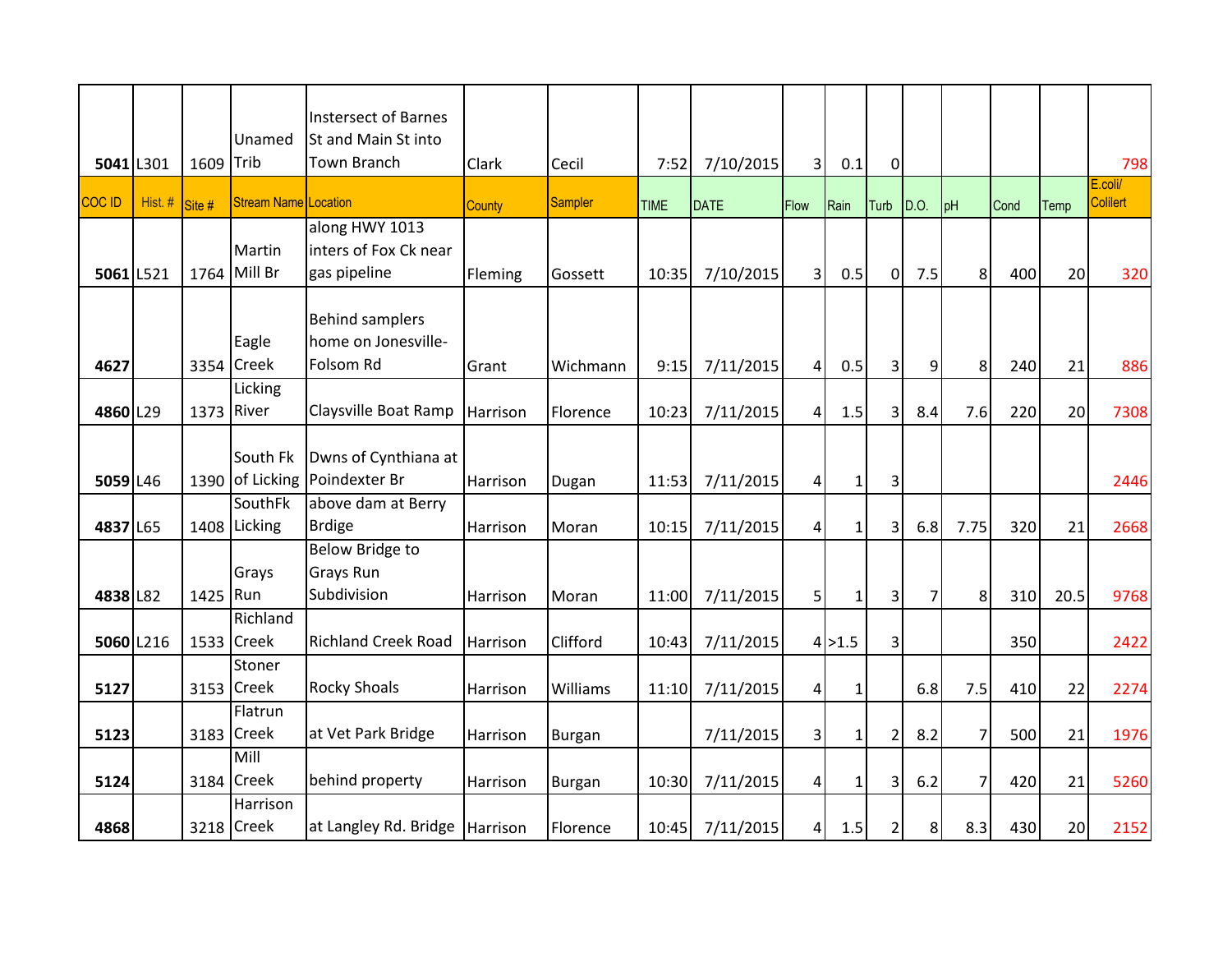|           |         |            | <b>Banklick</b>             | Pioneer park off SR     |               |         |             |             |                |              |                |                |                |      |      |                            |
|-----------|---------|------------|-----------------------------|-------------------------|---------------|---------|-------------|-------------|----------------|--------------|----------------|----------------|----------------|------|------|----------------------------|
| 5096 L38  |         | 1382       | <b>Creek</b>                | 17                      | Kenton        | Bergman | 10:45       | 7/11/2015   |                | 3 >1.5       | $\overline{0}$ | 7.2            | 8 <sup>1</sup> | 680  | 21   | 402                        |
|           |         |            | <b>Banklick</b>             | Mouth of Licking        |               |         |             |             |                |              |                |                |                |      |      |                            |
| 5097 L39  |         |            | 1383 Creek                  | River                   | Kenton        | Bergman | 9:30        | 7/11/2015   |                | 3 >1.5       | 3              |                | 8.05           | 620  | 22   | 882                        |
|           |         |            |                             |                         |               |         |             |             |                |              |                |                |                |      |      |                            |
|           |         |            | Holds                       | At the Rust Dr. Bridge  |               |         |             |             |                |              |                |                |                |      |      |                            |
| 4842      |         |            | 3154 Branch                 | in Taylor Mill          | Kenton        | Kaeff   | 10:10       | 7/11/2015   | 3              | 0.5          | $\pmb{0}$      | 7.8            | 8 <sup>1</sup> | 870  | 20   | 462                        |
| COC ID    | Hist. # | Site #     | <b>Stream Name Location</b> |                         | <b>County</b> | Sampler | <b>TIME</b> | <b>DATE</b> | Flow           | Rain         | Turb           | D.O.           | pH             | Cond | Temp | E.coli/<br><b>Colilert</b> |
|           |         |            |                             |                         |               |         |             |             |                |              |                |                |                |      |      |                            |
|           |         |            |                             | about halfway down      |               |         |             |             |                |              |                |                |                |      |      |                            |
|           |         |            | Horse                       | Horsebranch Rd form     |               |         |             |             |                |              |                |                |                |      |      |                            |
| 4843      |         | 3181       | <b>Branch</b>               | <b>Thomas More Pkwy</b> | Kenton        | Kaeff   | 9:15        | 7/11/2015   | 3              | 0.5          | $\Omega$       | 7.4            | 8 <sup>1</sup> | 950  | 19.5 | 242                        |
|           |         |            |                             | headwater of Mosers     |               |         |             |             |                |              |                |                |                |      |      |                            |
|           |         |            |                             | Branch between Ft       |               |         |             |             |                |              |                |                |                |      |      |                            |
|           |         |            | <b>Mosers</b>               | Wright and Ft.          |               |         |             |             |                |              |                |                |                |      |      |                            |
| 4846      |         |            | 3249 Branch                 | Mitchell                | Kenton        | Thoeny  | 10:00       | 7/11/2015   | $\overline{3}$ | 0.5          | $\overline{0}$ | $\overline{7}$ | 7.5            | 1370 | 19   | 550                        |
|           |         |            |                             | Mouth of Straight       |               |         |             |             |                |              |                |                |                |      |      |                            |
|           |         |            | Licking                     | Fort (Rt. 3336) in      |               |         |             |             |                |              |                |                |                |      |      |                            |
| 4861 L189 |         | 1506 River |                             | <b>Grassy Creek</b>     | Magoffin      | Boyd    | 8:00        | 7/10/2015   | $\overline{3}$ | 0.5          | $\mathbf{1}$   |                |                |      |      | 466                        |
|           |         |            |                             | At mouth of creek at    |               |         |             |             |                |              |                |                |                |      |      |                            |
|           |         |            | <b>Trace</b>                | the drivewy bridge      |               |         |             |             |                |              |                |                |                |      |      |                            |
| 4862 L192 |         | 1509 Fork  |                             |                         | Magoffin      | Boyd    | 8:30        | 7/10/2015   |                | 0.5          | 3              |                |                |      |      | 8212                       |
|           |         |            | <b>Big Half</b>             | Clyde Holliday farm     |               |         |             |             |                |              |                |                |                |      |      |                            |
| 4863 L195 |         | 1512       | Mtn Cr                      | below iron culvert      | Magoffin      | Boyd    | 9:35        | 7/10/2015   | 3 <sup>1</sup> | 0.5          | $\overline{2}$ | 7              |                | 240  |      | 8704                       |
|           |         |            |                             | above Richard           |               |         |             |             |                |              |                |                |                |      |      |                            |
|           |         |            | Licking                     | William's concrete      |               |         |             |             |                |              |                |                |                |      |      |                            |
| 4864 L235 |         | 1546 River |                             | bridge                  | Magoffin      | Boyd    | 10:05       | 7/10/2015   | $\overline{3}$ | $\mathbf{1}$ | 3              | 6.5            |                | 350  |      | 1720                       |
|           |         |            |                             | at Lakesville below     |               |         |             |             |                |              |                |                |                |      |      |                            |
|           |         |            | Licking                     | Stinson creek at Rt.    |               |         |             |             |                |              |                |                |                |      |      |                            |
| 4865 L236 |         | 1547 River |                             | 867                     | Magoffin      | Boyd    | 10:25       | 7/10/2015   | $\overline{3}$ | $\mathbf 1$  | 3              | 5.8            | 7.7            | 330  |      | 2238                       |
|           |         |            | Salt Lick                   | 100 ft upstream of      |               |         |             |             |                |              |                |                |                |      |      |                            |
| 4866 L237 |         |            | 1548 Creek                  | the Licking at Rt. 7    | Magoffin      | Boyd    | 9:00        | 7/10/2015   | $\vert$        | 0.5          | 3              | 7.6            | 7.4            | 370  |      | 1290                       |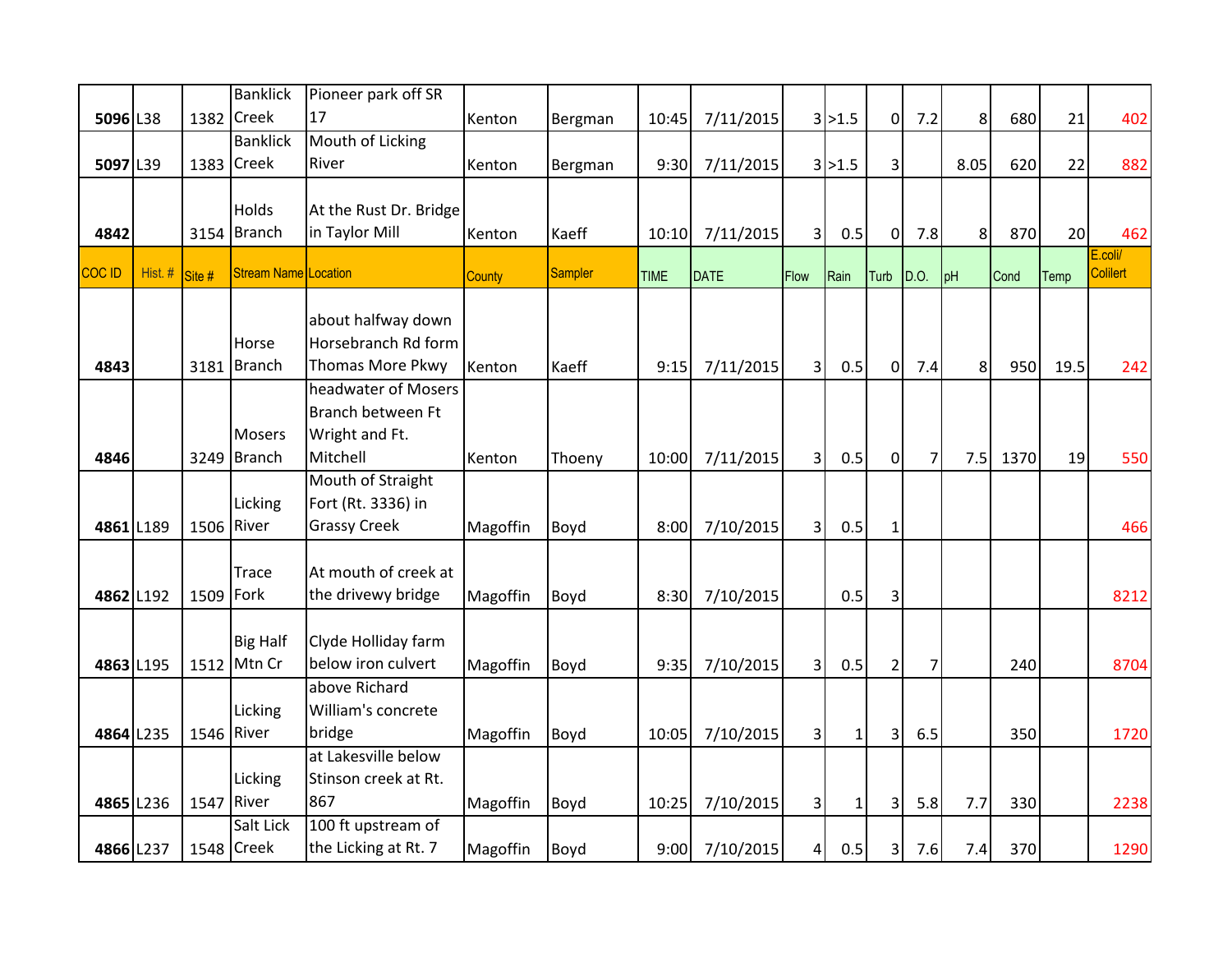|           |         |            |                             | Off Rt. 7 to Brushy   |                    |          |             |             |                |              |                         |                |                |      |      |                 |
|-----------|---------|------------|-----------------------------|-----------------------|--------------------|----------|-------------|-------------|----------------|--------------|-------------------------|----------------|----------------|------|------|-----------------|
|           |         |            | <b>Brushy</b>               | Fork Missionary       |                    |          |             |             |                |              |                         |                |                |      |      |                 |
| 4867 L446 |         | 1715       | Fork                        | Church                | Magoffin           | Boyd     | 8:10        | 7/10/2015   | 3 <sup>l</sup> | 0.5          | $\overline{2}$          |                |                |      |      | 1280            |
|           |         |            |                             | South on Rt. 11, Calk |                    |          |             |             |                |              |                         |                |                |      |      |                 |
|           |         |            | Hinkston                    | Rd, North side of     |                    |          |             |             |                |              |                         |                |                |      |      |                 |
| 5087 L61  |         |            | 1403 Creek                  | Culvert               | Mont.              | Tonning  | 8:22        | 7/10/2015   | $\vert$        | 0.5          | $\overline{2}$          | 7.6            | 8.5            | 270  | 18.5 | 2422            |
|           |         |            |                             |                       |                    |          |             |             |                |              |                         |                |                |      |      |                 |
|           |         |            |                             |                       |                    |          |             |             |                |              |                         |                |                |      |      | E.coli/         |
| COC ID    | Hist. # | Site#      | <b>Stream Name Location</b> |                       | <b>County</b>      | Sampler  | <b>TIME</b> | <b>DATE</b> | <b>Flow</b>    | Rain         | Turb                    | D.O.           | pH             | Cond | Temp | <b>Colilert</b> |
|           |         |            |                             | $1.1$ mile down       |                    |          |             |             |                |              |                         |                |                |      |      |                 |
|           |         |            |                             | Hinkston Rd at        |                    |          |             |             |                |              |                         |                |                |      |      |                 |
|           |         |            | Hinkston                    | sewage pumping        |                    |          |             |             |                |              |                         |                |                |      |      |                 |
| 4836 L62  |         | 1405       | <b>Creek</b>                | station               | Mont.              | George   | 7:50        | 7/10/2015   | $\vert$        | 0.5          | $\overline{2}$          | 8 <sup>1</sup> | 8.5            | 280  | 19   | 3222            |
|           |         |            | <b>North</b>                |                       |                    |          |             |             |                |              |                         |                |                |      |      |                 |
|           |         |            | Fork                        |                       |                    |          |             |             |                |              |                         |                |                |      |      |                 |
|           |         |            | Licking                     | Dwns of Rt. 711       |                    |          |             |             |                |              |                         |                |                |      |      |                 |
| 5084 L431 |         |            | 1701 River                  | <b>Bridge</b>         | Morgan             | Von Gru. | 10:50       | 7/10/2015   | 3              | 0.5          | 3                       | 7.8            | 7.2            | 100  | 20   | 3450            |
|           |         |            | Licking                     |                       |                    |          |             |             |                |              |                         |                |                |      |      |                 |
| 4898 L07  |         | 1351 River |                             | US 27 at Butler       | Pendleton          | Thaxton  | 9:10        | 7/11/2015   | 5 <sup>1</sup> | 0.5          | 3                       | 6.4            | 7.75           | 300  | 20.5 | 1920            |
|           |         |            |                             |                       |                    |          |             |             |                |              |                         |                |                |      |      |                 |
|           |         |            | South Fk                    | .2mi aove dam at      |                    |          |             |             |                |              |                         |                |                |      |      |                 |
| 5062 L34  |         |            | 1378 of Licking             | US27 bridge           | Pendleton          | Thaxton  | 8:10        | 7/11/2015   | 5 <sup>1</sup> | 0.5          | $\overline{3}$          | 6.6            | 8 <sup>1</sup> | 420  | 21.5 | 844             |
|           |         |            | South Fk                    | Hays Station Rd       |                    |          |             |             |                |              |                         |                |                |      |      |                 |
|           |         |            | 1398 of Licking Bridge      |                       |                    |          |             |             |                |              |                         |                |                |      |      |                 |
| 5063 L54  |         |            |                             |                       | Pendleton          | Dugan    | 11:24       | 7/11/2015   | $\vert$        | $\mathbf{1}$ | 3                       |                |                |      |      | 1126            |
|           |         |            | South Fk                    | Falmouth, below US    |                    |          |             |             |                |              |                         |                |                |      |      |                 |
| 4208 L127 |         |            | 1466 of Licking 27 bridge   |                       | Pendleton          | Kutscher | 9:34        | 7/11/2015   | $\vert$        | 0.5          | $\overline{3}$          | $\overline{7}$ | 7.6            | 360  | 21   | 930             |
|           |         |            |                             | Above confluence      |                    |          |             |             |                |              |                         |                |                |      |      |                 |
|           |         |            | Licking                     | with South Fork of    |                    |          |             |             |                |              |                         |                |                |      |      |                 |
| 4209 L128 |         |            | 1467 River                  | <b>Licking River</b>  | Pendleton Kutscher |          | 9:11        | 7/11/2015   | $4$ .          |              | $\overline{\mathbf{3}}$ | 7.5            | 7.5            | 210  | 20   | 7308            |